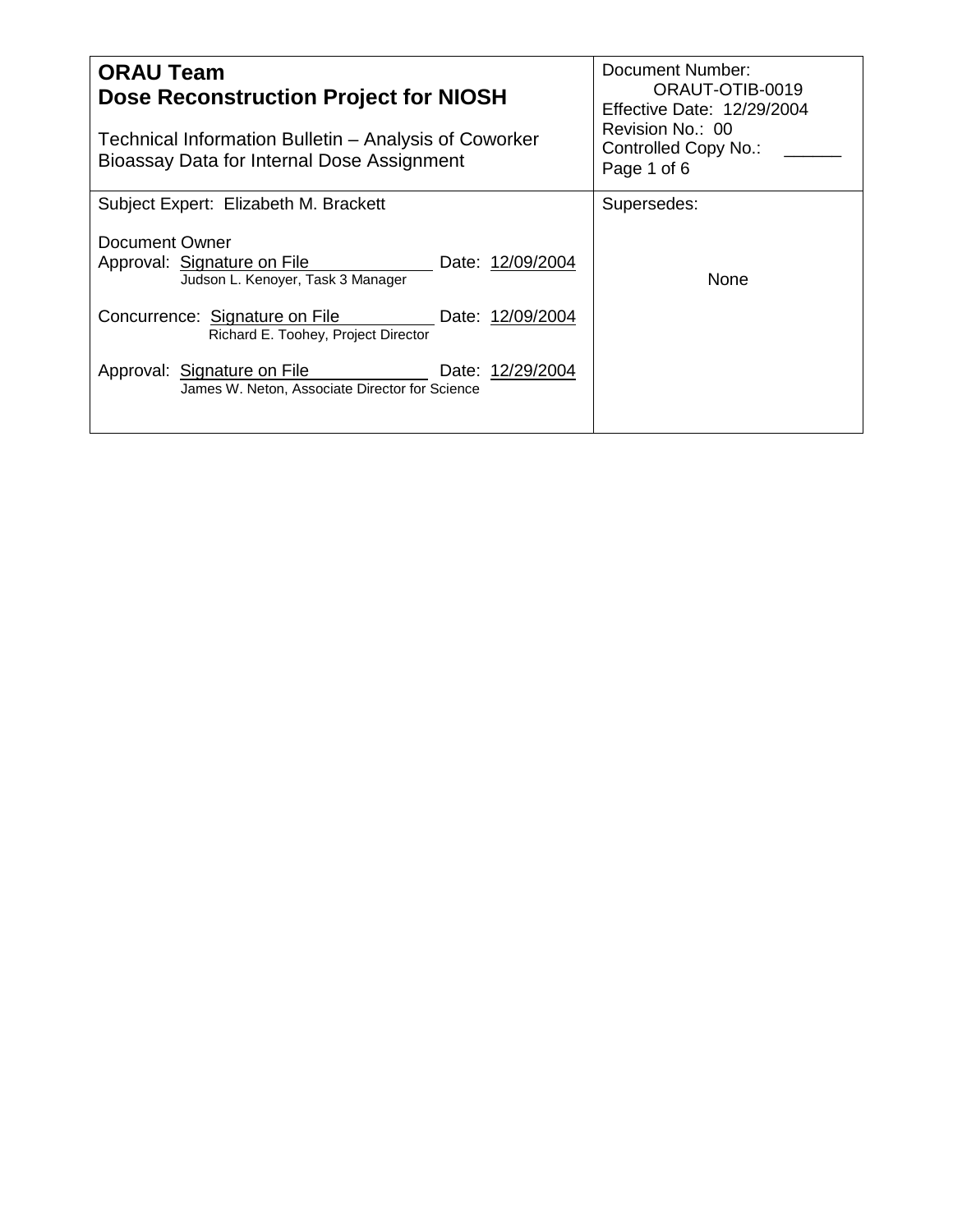| Page 2 of 6 |                              |
|-------------|------------------------------|
|             | Document No. ORAUT-OTIB-0019 |

# **RECORD OF ISSUE/REVISIONS**

| <b>ISSUE</b><br><b>AUTHORIZATION</b><br><b>DATE</b> | <b>EFFECTIVE</b><br><b>DATE</b> | REV.<br>NO. | <b>DESCRIPTION</b>                                                                                                                                    |
|-----------------------------------------------------|---------------------------------|-------------|-------------------------------------------------------------------------------------------------------------------------------------------------------|
| <b>Draft</b>                                        | 11/10/2004                      | $00-A$      | New technical information bulletin for the analysis<br>of coworker bioassay data for internal dose<br>assignment. Initiated by Elizabeth M. Brackett. |
| <b>Draft</b>                                        | 11/18/2004                      | $00 - B$    | Incorporates internal review comments. Initiated<br>by Elizabeth M. Brackett.                                                                         |
| 12/29/2004                                          | 12/29/2004                      | 00          | First approved issue. Initiated by Elizabeth M.<br>Brackett.                                                                                          |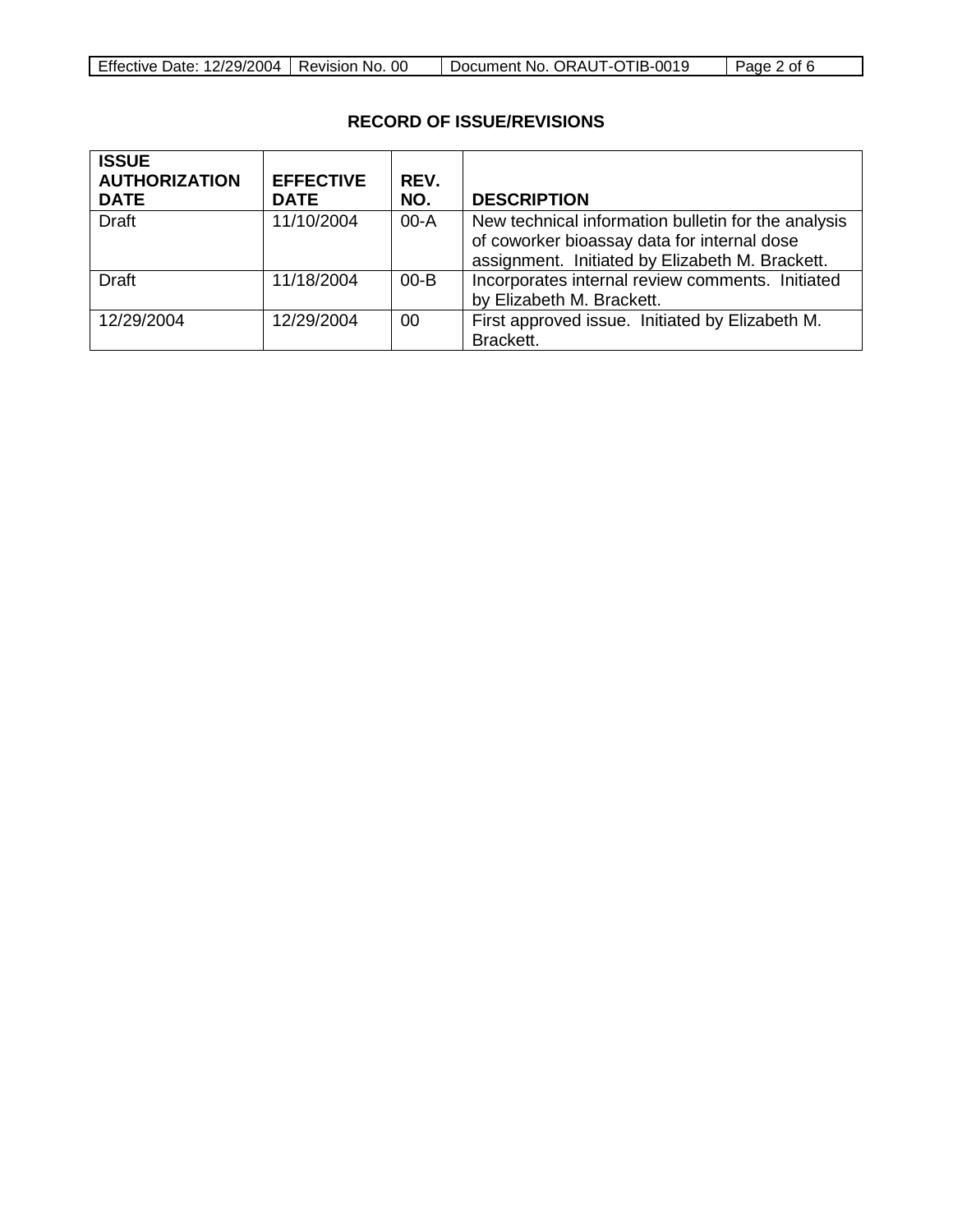| Effective Date: 12/29/2004   Revision No. 00 |  | Document No. ORAUT-OTIB-0019 | Page 3 of 6 |
|----------------------------------------------|--|------------------------------|-------------|
|----------------------------------------------|--|------------------------------|-------------|

#### **1.0 PURPOSE**

This document assigns responsibility for and guidance on the analysis of coworker internal dosimetry data for the purpose of assigning doses to unmonitored or partially monitored workers. The general approach outlined herein is to be used, but the specific details are guidance rather than requirements. Deviation from the guidance could be necessary because the dosimetry data sets will have unique characteristics based on facility procedures, periods of monitoring, and other factors. Deviations from the guidance must be documented.

#### **2.0 BACKGROUND**

This method assumes that the dosimetry results for groups of workers are lognormally distributed. Studies of worker dosimetry results (bioassay results, dosimeter results, etc.) tend to support this assumption. Alternate distributions can be used if the data for a particular set do not appear to be lognormally distributed.

In general, dosimetry is associated with workers who have the largest potential for exposure. While there can be exceptions to this such as accidents, it remains very unlikely that any unmonitored worker received a dose greater than the most exposed monitored worker at a site.

The 50th-percentile (median) result and the 84th-percentile result are calculated for the data set on a monthly basis where there are adequate results. The period could need to be lengthened where the data sets are small or sporadic. For internal dose, intake rates must be determined from the calculated bioassay distributions. The geometric standard deviation (GSD) is calculated by dividing the 84th percentile by the 50th percentile.

This method avoids the need to define the minimum detectable activity or amount (MDA) for uncensored data sets. In addition, the method eliminates the need to remove what could appear to be unreasonable outliers because the data distribution is evaluated rather than the individual datum.

#### **3.0 RESPONSIBILITIES AND FLOW OF INFORMATION**

Figure 1 shows the process flow of the following responsibilities:

## **Team Leader**

Responsible for coordinating all aspects of the process for a given site. Ensures that each identified party has required information and maintains schedules.

Obtains information or answers in response to questions identified by the SME.

Compiles all information, including the following details, into the appropriate site technical basis document (TBD).

- Documents intake periods and intake rates of primary (monitored) radionuclides and associated absorption types.
- If appropriate, documents radionuclides associated with the primary radionuclides that should be included in intake calculations. The associated radionuclides and their relative activities should be specified.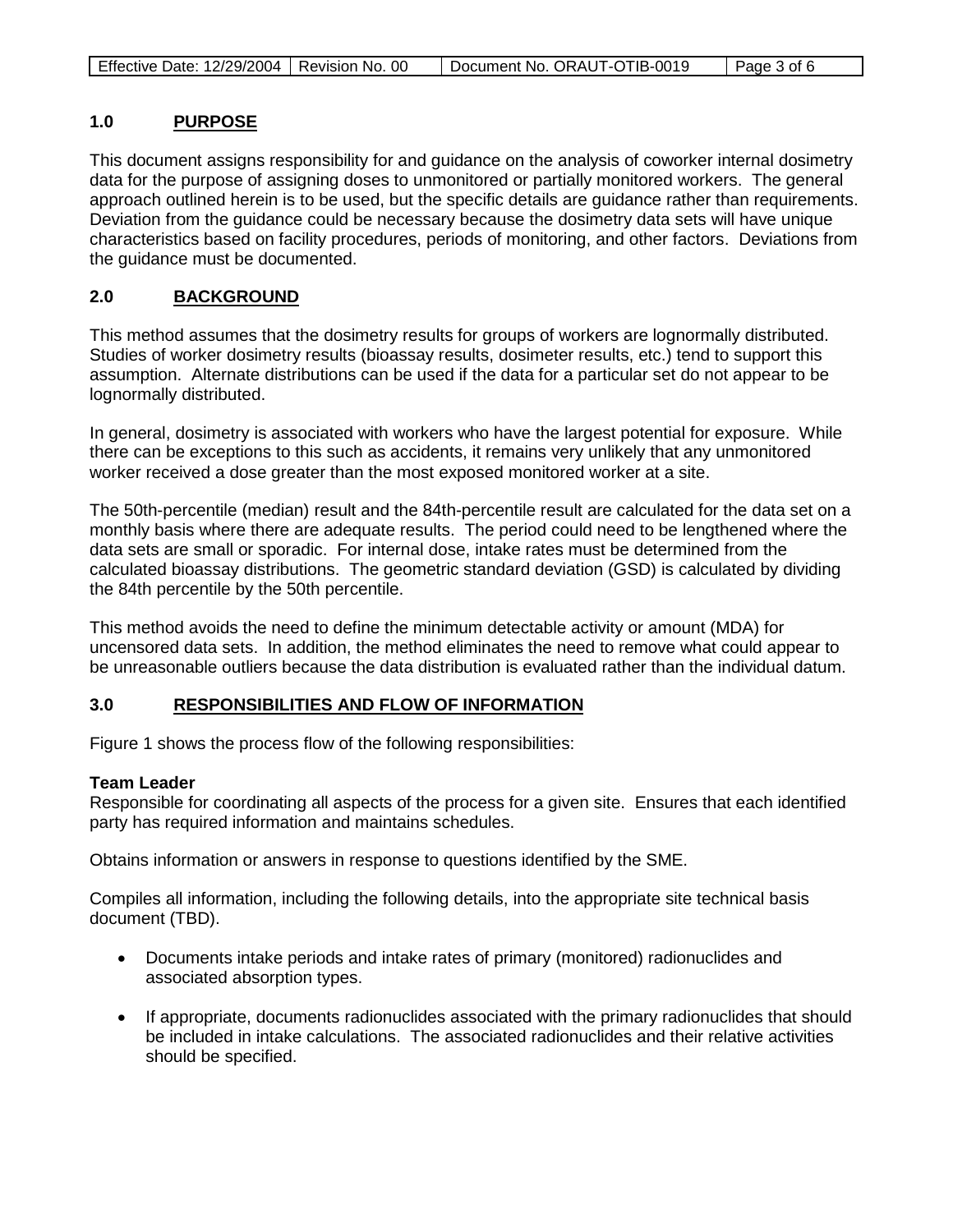| Effective Date: 12/29/2004   Revision No. 00 |  | Document No. ORAUT-OTIB-0019 | Page 4 of 6 |
|----------------------------------------------|--|------------------------------|-------------|
|----------------------------------------------|--|------------------------------|-------------|

### **Task 1**

Obtains identified dosimetry data sets and makes them available, in a database with query ability, to individuals who review or analyze the data.

### **Subject Matter Expert (SME)**

Reviews the data sets to determine completeness and usability and to identify shortcomings.

Determines which data sets are useful for assigning coworker doses and, for sites with several methods of monitoring (e.g., urine and lung counting), determines which method to use to assign best estimates of dose and which data are to be used to verify reasonableness.

Documents information required for proceeding with data analysis to be turned over to the Team Leader for investigation and resolution. Information that could be needed for a given site includes:

- Interpretation of bioassay results (e.g., units, period of collection, and codes).
- Unmonitored radionuclides in the source term (e.g., specific ratios of plutonium, neptunium, and technetium contaminants in recycled uranium).
- Appropriate assumed intake periods (i.e., for missing periods in the data, determine if there should have been monitoring or if there was no potential for intakes).
- Conversion of results from mass to activity units.
- Identification of "positive" results, if results are listed as less than the MDA or if the data are incomplete.

Determines periods for analyzing the data (e.g., monthly or quarterly). This is a matter of judgment that includes consideration of the monitoring frequency and the amount of available data.

Addresses any data adjustments (e.g., normalization of bioassay results to 24-hour sample period, recovery efficiency) needed before data analysis can be performed.

#### **Data Statistics Analyzer**

If any anomalies are found in the data, contacts the Team Leader and explains the situation. After reviewing the data and the anomalies, and based on professional judgment, the Team Leader and SME may recommend deviations from the data analysis instructions. Deviations and their bases must be documented.

Analyzes the data:

Sorts data for each identified period (e.g., month or quarter) from low to high results and ranks the data. All data are to be included in the ranking.

Calculates the percentile midpoint represented by the rank.

Log-transforms the data.

Calculates the *z*-score of each percentile.

Plots the *z*-scores versus the natural logarithms of their respective data (this step is optional).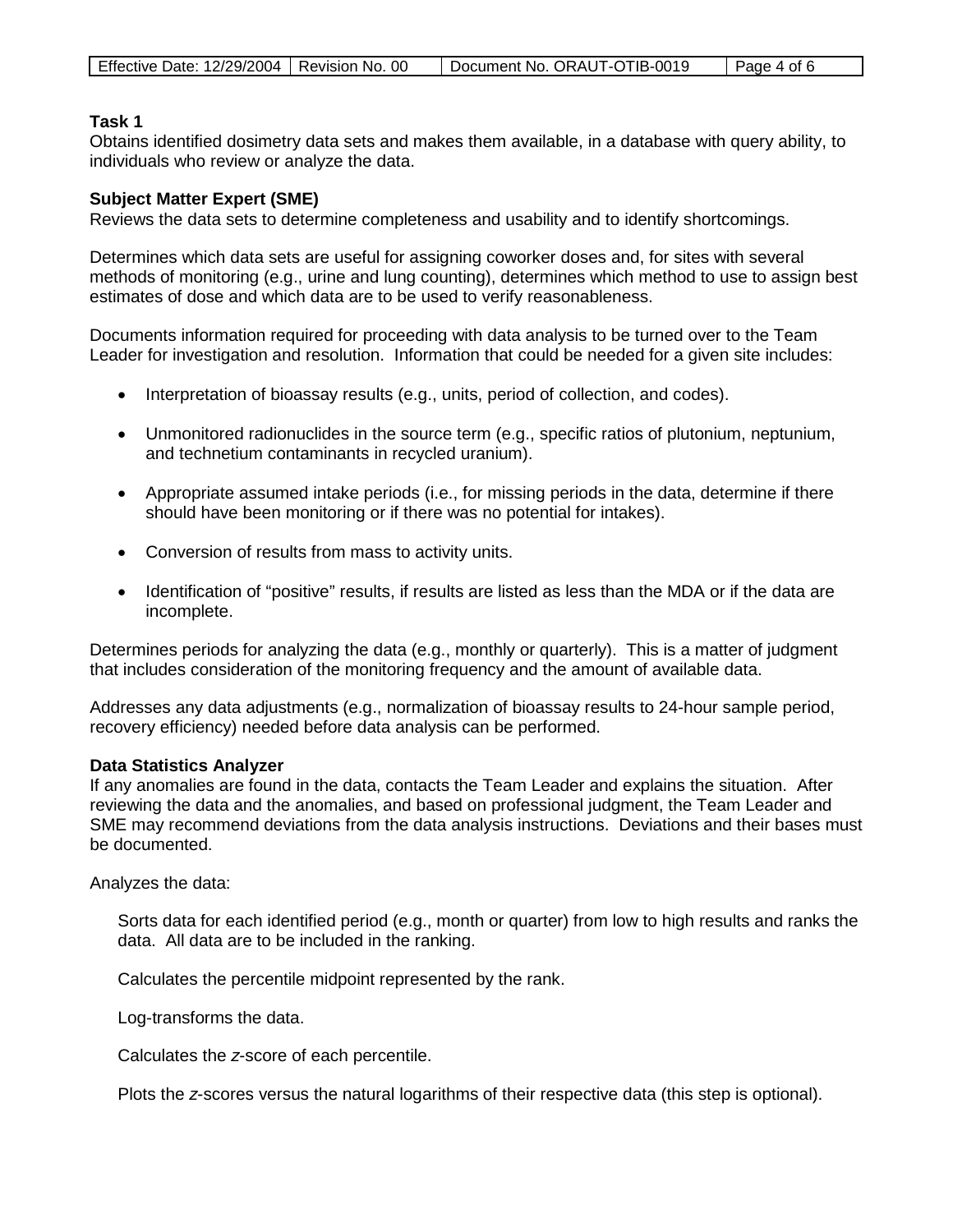|--|

Uses the *z*-scores and associated natural logarithms of the data to determine a line equation and the associated fit parameter,  $R^2$ . ( $R^2$  > 0.9 indicates a reasonable fit.) The line equation is

 $y = mx + b$ 

where

*y* = natural logarithm of the data

 $m =$  slope of the line

*x* = *z*-score

*b* = *y*-intercept

**Note**: Results with values less than or equal to 0, as well as results recorded as less than MDA, where MDA can be a numeric value or the letters *MDA*, are excluded from the line fit.

Calculates the 50th percentile, the GSD, and the 84th percentile for each period of dosimetry data:

 $50<sup>th</sup>$  percentile =  $e<sup>b</sup>$  $GSD = e<sup>m</sup>$  $84<sup>th</sup>$  percentile =  $e<sup>m</sup> * e<sup>b</sup>$ 

Provides the resultant values to the SME in a columnar format suitable for pasting into IMBA. Columns contain the period of the data, an effective bioassay date, the 50th-percentile values, and the 84th-percentile values.

### **Modeler**

Determines intake rates by performing fits of the two data bioassay data sets (50th- and 84th-percentile results) associated with each radionuclide.

- For most data sets, intakes will be assumed to be chronic. There could be large, short-term releases that need to be addressed individually.
- Uses site information (e.g., dates of shutdowns; known operating periods), where possible, to break the chronic intake into periods. These periods should be adjusted as necessary to obtain a reasonable fit but assumed intake periods should not be very small.
- Assesses intakes for each of the absorption types associated with a given facility. Documents intake regimes and rationale for fits.

Provides intake rates and periods, with documentation, including rationale for intake periods, to the Team Leader.

### **Tool Development Group**

Develops tools to determine organ doses in accordance with the TBD.